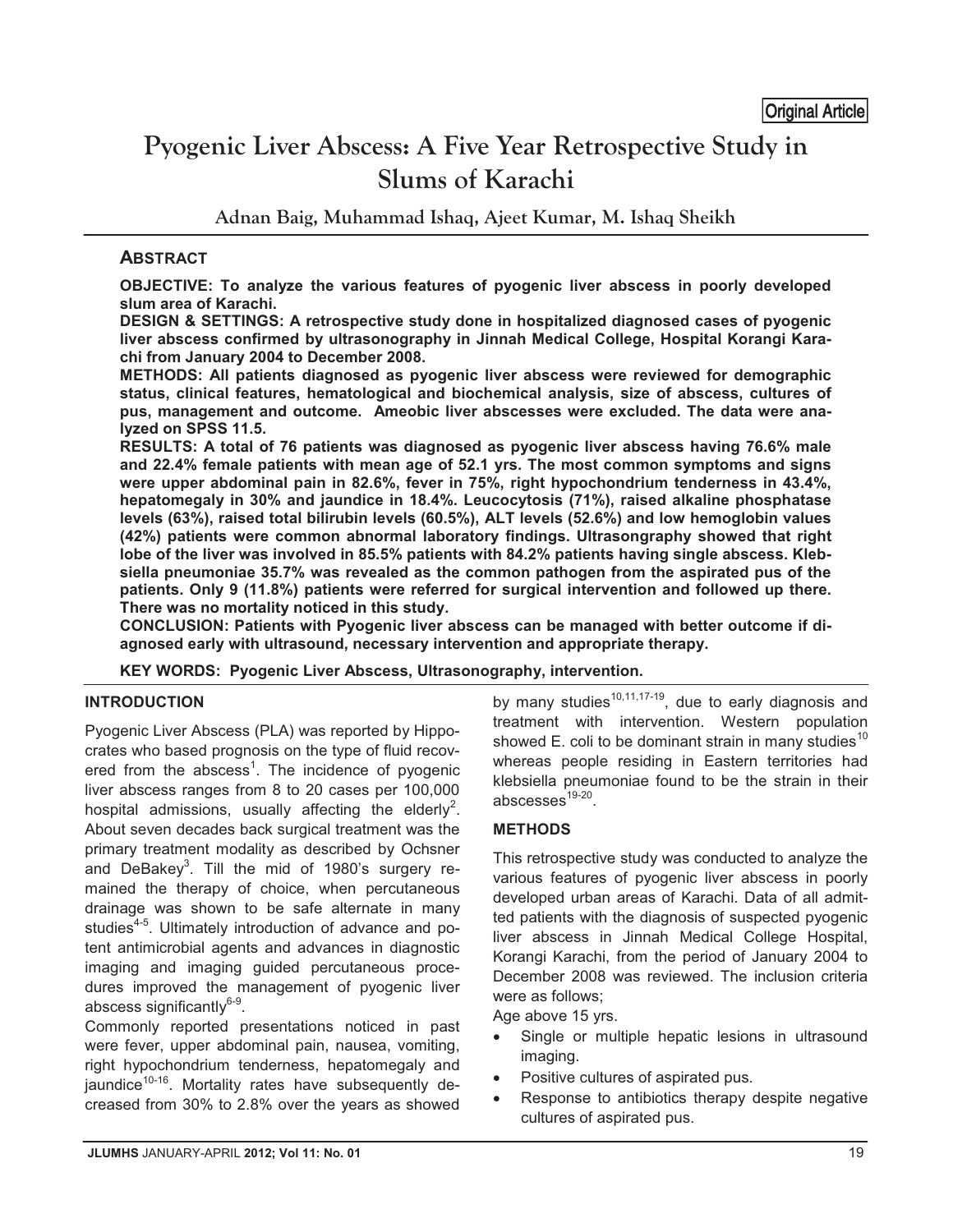#### **Pyogenic Liver Abscess**

- Resolving of lesions with antibiotics therapy without any intervention

All patients diagnosed as amoebic liver abscess were excluded. The selected patients were reviewed for their demographic status, clinical features, hematological and biochemistry analysis, size of abscess, cultures of pus and management. The data were analyzed in SPSS 11.5.

## **RESULTS**

In present study 76 patients with diagnosis of pyogenic liver abscess met the inclusion criteria. Males were dominant 59 (76.6%) while females were only 17 (22.4%). The mean age was 52.1 years with a range of 16 years to 86 years.

The commonest symptoms were upper abdominal pain in 63 patients (82.6%), fever in 57 (75%), cough in 17 (22.3%), nausea and vomiting in 13 patients (17.1%). The most common signs were right hypochondrium tenderness in 33 patients (43.4%) and hepatomegaly 23 patients (30%) **(Table I)**.

**TABLE I: CLINICAL FEATURES NOTICED IN PLA PATIENTS (n=76)**

| <b>Signs</b>                   | <b>No. of Patients</b> | Percentage |  |
|--------------------------------|------------------------|------------|--|
| Rt.Hypochondri<br>um Tendernes | 33                     | 43.4       |  |
| Hepatomegaly                   | 23                     | 30         |  |
| Jaundice                       | 14                     | 18.4       |  |
| <b>Ascities</b>                | 14                     | 18.4       |  |
| Shock                          |                        | 9.4        |  |

On reviewing the hematology and biochemistry high leukocyte count (>10,000) was most common abnormal value in 54 patients (71%), alkaline phosphatase level (>350) in 48 (63%), total bilirubin (>2.5) in 46 (60.5%), ALT levels (>100 IU/L) in 40 (52.6%), and hemoglobin (<12gm/dl) in 32 (42%) patients **(Table II)**. Only 17 patients (22.9%) showed abnormal chest xrays out of which right sided pleural effusion was in 9 (52.9%), right lower zone infiltrate were in 5 (29.4%), and right sided pleural effusion with infiltrates were in 3 patients (17.6%).

Ultrasonography was done in all patients which showed that right lobe of liver was involved in 65 (85.5%) and left lobe in 11 (14.5%) patients. Single abscess was noticed in 64 (84.2%) of patients while 12 patients (15.8%) had multiple abscesses. The average size of abscess was 6.5 cm with a range of 4.1cm to 11.5cm. All patients presenting with abscesses size >8 cm (n=25) and multiple abscesses (n=12) were drained while other were only treated with antibiotics. Treatment options are described in **Figure I**.

The aspirated pus from 28 patients revealed Klebsiella pneumonia as the most common pathogen in 10 (35.7%) patients followed by Escherichia coli and Pseudomonas aeruginosa in 7 (25%) and 5 (17.8%) patients respectively. Other culture yields are illustrated in **Figure II**.

## **FIGURE I: TREATMENT AND MANAGEMENT OF PLA (n=76)**



**Surgical Drainage**

| <b>Test</b>                 | Mean  | <b>Minimum</b> | <b>Maximum</b> | <b>Std. Deviation</b> | Abnormal values (%) |
|-----------------------------|-------|----------------|----------------|-----------------------|---------------------|
| Hemoglobian (gm/dl)         | 11.2  | 6.8            | 19.5           | 2.1                   | 42                  |
| Leucocyte count             | 12400 | 4000           | 27600          | 4408.9                | 71                  |
| <b>ESR</b>                  | 67.3  | 10             | 155            | 29.4                  |                     |
| <b>Billirubin total</b>     | 3.5   |                | 5.3            | 1.18                  | 60.5                |
| ALT (IU/L)                  | 159.3 | 23             | 451            | 117.34                | 52.6                |
| <b>Alkaline Phosphatase</b> | 428   | 243            | 653            | 110.5                 | 63                  |

## **TABLE II: LABORATORY FINDINGS IN PLA PATIENTS (n=76)**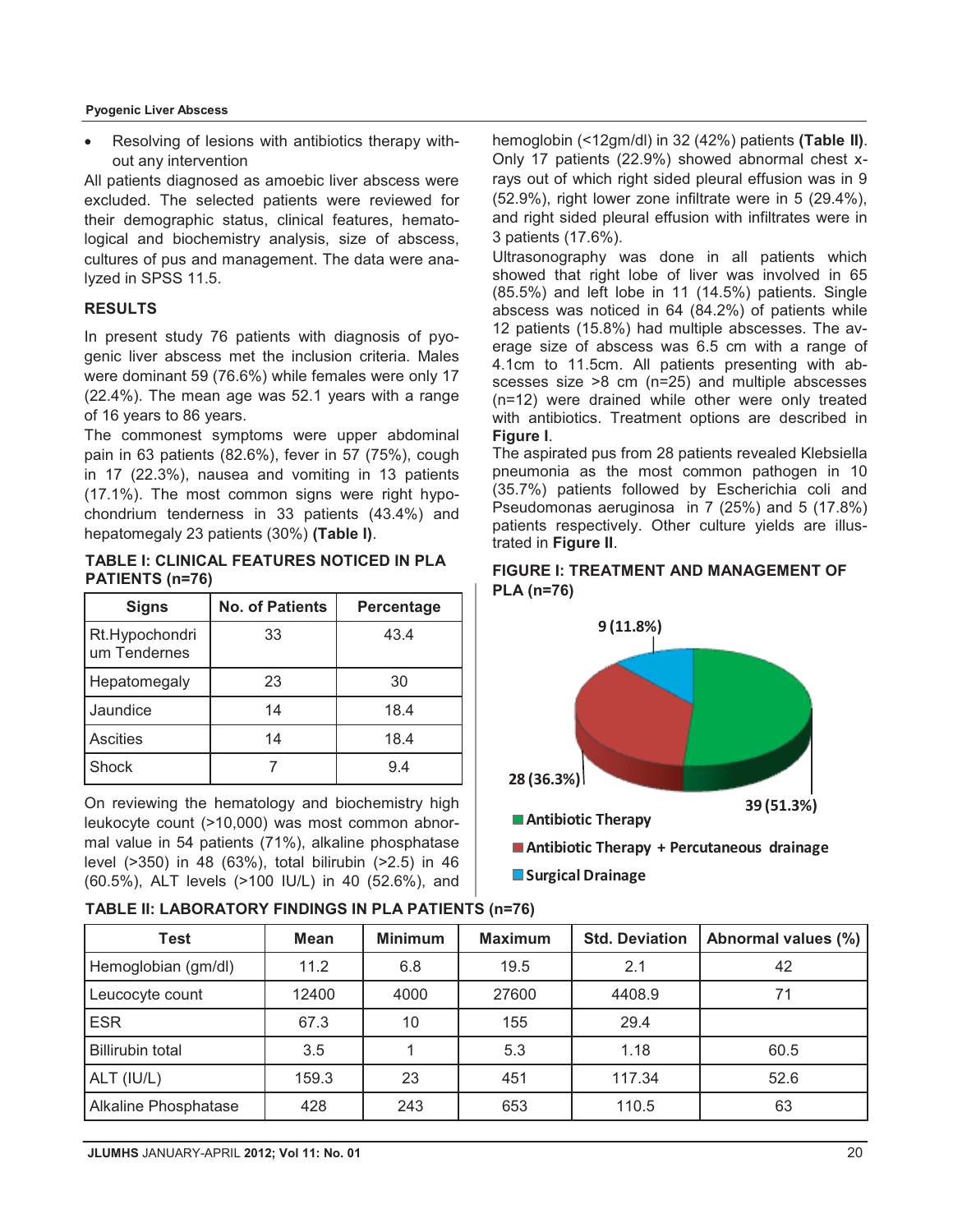

#### **FIGURE II: CULTURE YIELDS OF ORGANISMS FROM THE PUS (n=28)**

## **DISCUSSION**

Pyogenic liver abscess (PLA) remains a common disease. The diagnosis is likely to be increased due to advances in medical sciences including the introduction of new imaging techniques like ultrasonography and computed tomography scan (CT scan). Over the past few decades significant changes have been observed in the etiology, diagnosis, bacteriology, treatment and outcome of the patients<sup>12</sup>.

It was noticed in the past that disease was mostly in the third decade of life as mentioned by Oschner and collegues<sup>3</sup>, but this pattern has changed to fifth decade which may be due to changing etiology from suppurative appendicitis to hepatobiliary causes  $3,12$ . In this study the average age is 52yrs which corresponds to previous studies of recent past $12$ . Males have always been found to have more PLA as compared with females contributing greater than 70% of the patients<sup>13,21,22</sup>. Our data also showed 76.6% in males.

Clinical features of upper abdominal pain (82%) and fever (75%) were the most significant symptoms which shows resemblance with other studies<sup>10,13,15,18</sup>. Right hypochondrium tenderness (43%), hepatomegaly (30%) were the most common signs noticed in our study while jaundice was present in 18.4% of patients. Work done by Mohsin<sup>11</sup>, Bugti<sup>13</sup> and their colleagues showed right hypochondrium tenderness 54% and 20% respectively; while Mohsin et al noticed hepatomegaly in only 30% of patients. Similarly, jaundice has been noticed less than 25% in patients diagnosed to have PLA<sup>11,13,15,16</sup>

Pyogenic liver abscess is an infective disease; therefore leucocytosis has always been an important hematological feature along with anemia. Our results showed leucocytosis in 71% and anemia in 43% patients. Similar results have been reported by different authors in the past noticing it in more than 70% of patients<sup>11,13,15,16,18</sup>. However we found increased frequency of anemia (43% patients) than other studies that reported it to be  $33\%$ <sup>13</sup>. This variability could be due to different areas and ethnic groups of various studies conducted worldwide. This study was conducted in poorly developed area of Karachi with a lot of financial burden which effects their nutritional status. Biochemical analysis showed raised alkaline phosphatase, ALT, and total bilirubin levels in 63%, 60.5% and 52.6% patients respectively. These results do not show any significant difference from other studies showing these liver markers abnormal in more than 50% of patients<sup>10,11,16,18</sup>

In last decade the diagnostic imaging has played a major role in early diagnosis of liver abscess and due to advances in the field of ultrasonography it has become a standard for detection of liver abscess<sup>7,9</sup>. Ultrasongraphy was done in all patients in present study and it showed abscesses in right lobe in 85% patients. Bugti and colleagues showed it to be 95% in right lobe of liver in patients of Balouchistan province of Pakistan $^{13}$ . While Rustam and colleagues found it to be in 74.1% in right lobe of liver of patients residing in Kara- $\text{chi}^{21}$ . Data of Western and far Eastern countries showed right lobe involvement in 60-75% of patients presenting with PLA. Single abscess was noticed in 84.2% of patients included in our study which is similar to the results of Bugti<sup>13</sup> and other workers showing solitary pyogenic liver abscess in more than 80% of patients<sup>15,16</sup>. These results are more or less the same as present study. Percutaneous drainage under ultra-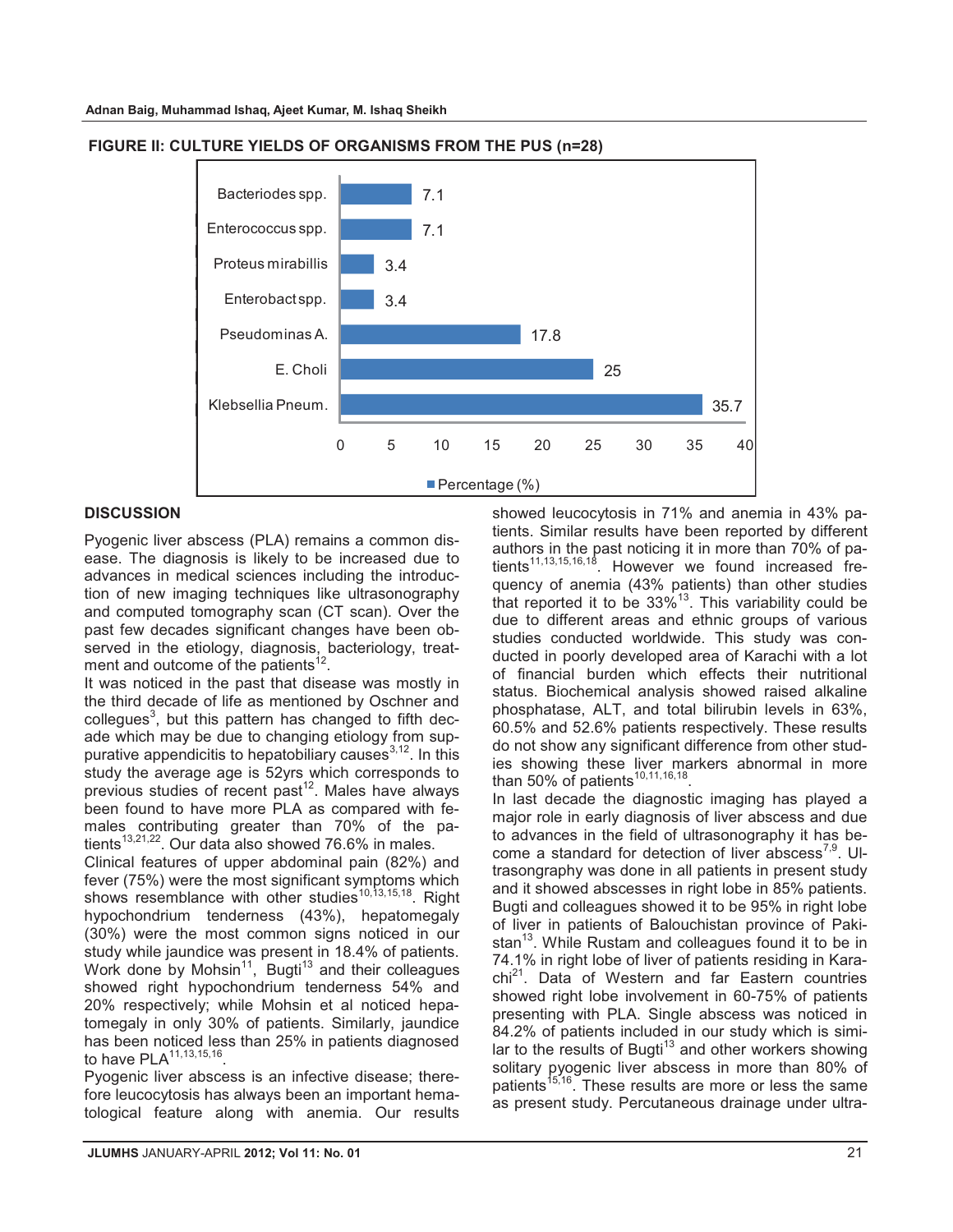#### **Pyogenic Liver Abscess**

sound was done in > 8cm size single abscess as well as multiple abscesses. Multiple abscesses were reported as predictive factors for early aspiration of liver abscess regardless of the etiology<sup>21</sup>. Similar intervention was adapted by Bugti and colleagues<sup>13</sup>. Only 9 (11.8%) patients having abscess size >8cm failed to respond after early aspiration and their sizes were gradually increased therefore referred to surgical department for further interventional procedures. Study done at a UK centre showed 15% of patients referred for surgery and percutaneous catheter drainage $^{11}$ .

Klebsiella pneumonia was the most common organism noticed in 35.7% of pus cultures (followed by Escherichia coli, Pesudomonas aeruginosa and others), which is comparable with the earlier reports of Bugti. Joseph and other studies done in this region<sup>10,13,18-20</sup>

Therapeutics (third generation cephalosporins and metronidazole) were given in 51.3% of patients having size <8cm for 4 to 6 weeks as suggested by reports from the litreature<sup>23</sup>. Although there is a wide range of mortality rates worldwide showing to be from 2.8% to  $30\%$ <sup>10,11,17-19</sup>, no mortality was noticed in this study as probably due to early diagnosis, treatment, timely ultrasound guided percutaneous needle aspiration.

This was a retrospective study so there were some limitations of this study. The cause of the abscess was not evaluated which is a major pitfall of the study. The results represent experience in a single centre, and may not be the same in other institutions due to variables.

## **CONCLUSION**

Pyogenic Liver Abscess can be managed with much better outcome if diagnosed early with ultrasonography assistance. There should always be high suspicion of index in all patients presenting with right upper abdominal pain, tenderness, fever and increased leucocyte count. The clinical signs may not always support the diagnosis, therefore an early ultrasound, necessary intervention and appropriate therapy may improve the patient as well as reduce the chances of surgical intervention. This may also reduce the mortality.

## **REFERNCES**

- 1. Adams F. The genuine works of Hippocrates. New York: W. Wood, 1986.
- 2. Johannsen EC, Sifri CD, Madoff LC. Pyogenic liver abscess. Infec Dis Clin North Am 2000;14:547-63.
- 3. Oschner A, Debarkey M, Murray S. Pyogenic abscess of liver. Am J Surgery 1938; 40:292-314.
- 4. Alvarez PJA, Gonzalez JJ, Baldonedo RF, et al. Clinical course treatment and multivariate analysis of risk factors for Pyogenic Liver Abscess. Am J

Surg 2001;181:177-86.

- 5. Seeto RK, Rockey DC. Pyogenic Liver Abscess: Changes in etiology, management and outcome. Medicine (Baltimore) 1996; 75:99-113.
- 6. Giorgio A, Stefeno De G, Sarno Di A. Percutaneous needle aspiration of multiple pyogenic abscesses of liver: 13 yr single centre experience. Am J Res 2006;187:1585-90.
- 7. Mortele KJ, Segatto E, Ros PR. The infected liver: radiologic-pathologic correlation. RadioGraphics 2004;24:937-955.
- 8. Van SE, Wittich GR, Goodare BW. Percutaeous abscess drainage: update. World J Surg 2001;25:362-369.
- 9. Bergert H, Kersting S, Pyrc J. Theuraptic options in the treatment of pyogenic liver abscess. Ultraschall Med 2004;25:356-362.
- 10. Joseph R, Tina W, Valenio O. Pyogenic liver abscess: recent trends in etiology and mortality. Clinical Infec Dis 2004;39:1654-59.
- 11. Mohsen AH, Green ST, Read RC. Liver abscess in adults a ten year experience in a UK centre. Q J Med 2002;95:799-802.
- 12. Woung WM, Woung BC, Hui CK, et al. Pyogenic liver abscess: retrospective analysis of 80 cases over a 10yr period. J Gastroentrol Hepatol 2002;17:1001-1007.
- 13. Bugti QA, Baloch MA, Ul Wadood A. Pyogenic liver abscess: demographic, clinical, radiological and bacteriological characteristics and management strategies. Gomal J Med Sci 2005;3(1):10- 14.
- 14. Kheen-Siang C, Chin-Min C, Kuo-Chen C. Pyogenic liver abscess: a retrospective analysis of 107 patients during 3 year period. Japan J Infect Dis 2005;58:366-368.
- 15. Ka-Ho L, Kam-Fu L, King-Kong L. Pyogenic liver abscess: clincal profile, microbiological characteristics and management in Hong Kong Hospital. J Micrbiol Immunol Infect 2008;41:483-490.
- 16. Leiw KVS, Lau TC, Ho CH. Pyogenic liver abscess. A tropical centre's experience in management with review of current literature. Singapore Med J 2000;41(10):489-492.
- 17. Joyce YHH, Michel KWY, Allen L. Pyogenic liver abscesses caused by Klebsiella Pneumonaie: US appearance and aspiration findings. Radiology 2007;242:769-776.
- 18. Ching-Chang Y, Chi-Hua Y, Mao-Wang H. Comparison of Pyogenic liver abscess caused by non-Klebsiella Pneumonaie and Klebsiella Pneumonaie. J Microbiol Immunol Infect 2004;37:176- 184.
- 19. Feng-Chiao T, Yu-Tsung H, Luan-Yin C. Pyogenic liver abscess as endemic disease in Taiwan.